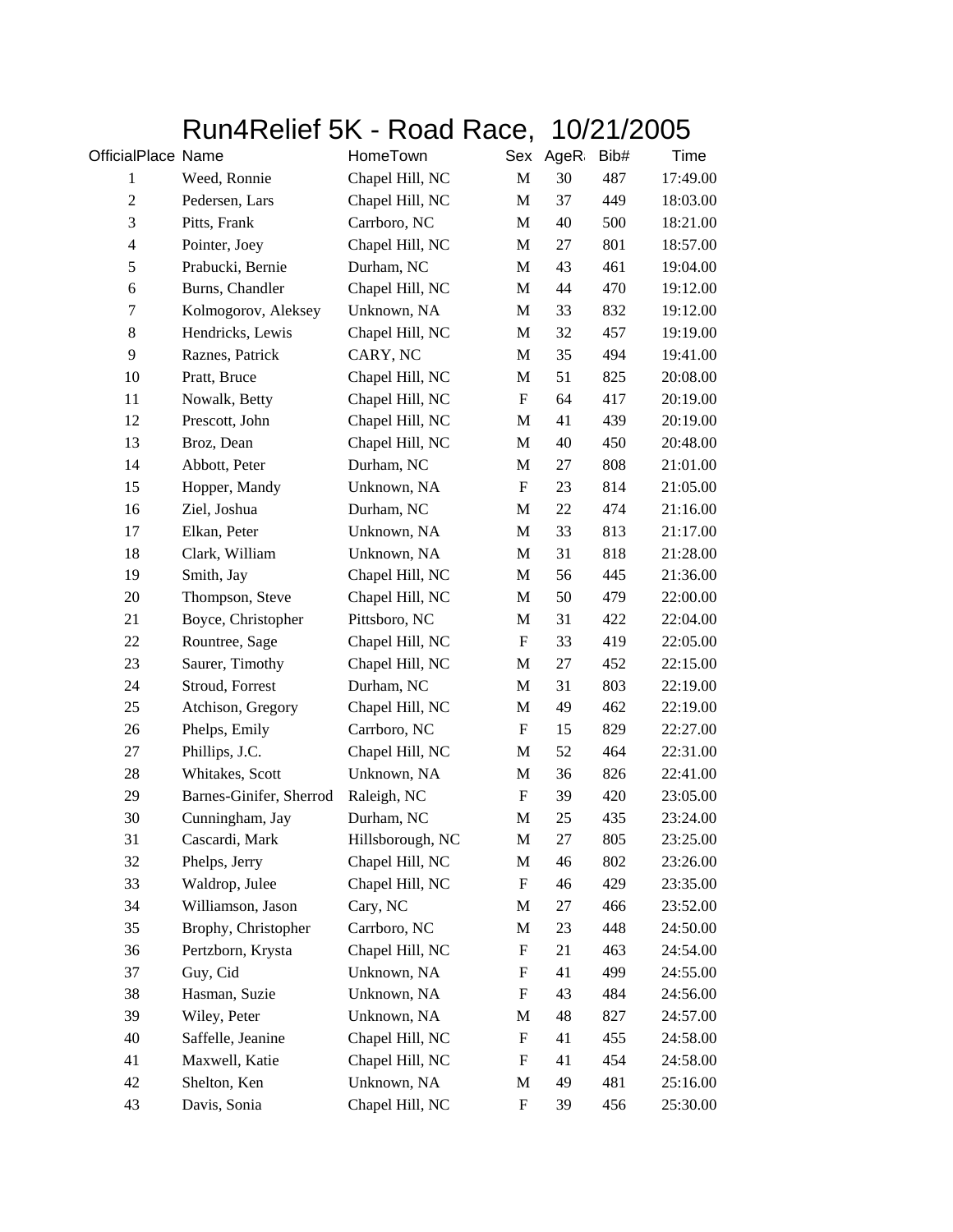| 44 | Kayye, Gary          | Chapel Hill, NC  | M                         | 40    | 404 | 25:36.00 |
|----|----------------------|------------------|---------------------------|-------|-----|----------|
| 45 | Clark, Aimee         | Unknown, NA      | F                         | 30    | 819 | 25:42.00 |
| 46 | Harndon, Alana       | Unknown, NA      | F                         | 42    | 821 | 25:45.00 |
| 47 | Moriarty, Shannon    | Durham, NC       | F                         | 22    | 804 | 25:48.00 |
| 48 | Bryan, May           | Chapel Hill, NC  | ${\bf F}$                 | 34    | 427 | 25:50.00 |
| 49 | Bryan, Cotton        | Chapel Hill, NC  | M                         | 32    | 428 | 25:50.00 |
| 50 | Bingham, Chris       | Chapel Hill, NC  | M                         | 26    | 405 | 25:55.00 |
| 51 | Young, Timothy       | Durham, NC       | M                         | 29    | 421 | 26:05.00 |
| 52 | Kitchen, Jim         | Unknown, NA      | M                         | 41    | 836 | 26:06.00 |
| 53 | Stanley, Mike        | Chapel Hill, NC  | M                         | 48    | 410 | 26:15.00 |
| 54 | Gilbert, Eric        | Chapel Hill, NC  | M                         | 34    | 458 | 26:25.00 |
| 55 | Haley, Cliff         | Unknown, NA      | M                         | 38    | 835 | 26:52.00 |
| 56 | Brewer, Chris        | Unknown, NA      | M                         | 33    | 820 | 26:53.00 |
| 57 | Oshimura, Kanako     | Chapel Hill, NC  | $\boldsymbol{\mathrm{F}}$ | 26    | 423 | 27:03.00 |
| 58 | Dischinger, Steve    | Unknown, NA      | M                         | 43    | 831 | 27:05.00 |
| 59 | Davies, Candace      | Raleigh, NC      | F                         | 49    | 431 | 27:07.00 |
| 60 | Matthews, Thomas     | Unknown, NA      | M                         | 33    | 816 | 27:22.00 |
| 61 | McDevitt, Michelle   | Carrboro, NC     | $\boldsymbol{\mathrm{F}}$ | 28    | 812 | 27:28.00 |
| 62 | Beres, Kathleen      | Hillsborough, NC | F                         | 32    | 478 | 27:28.00 |
| 63 | Price, Alan          | Unknown, NA      | M                         | 30    | 815 | 27:31.00 |
| 64 | Schulke, Jeri Lynn   | Chapel Hill, NC  | $\boldsymbol{\mathrm{F}}$ | 38    | 476 | 27:33.00 |
| 65 | Baldwin, Corey       | Raleigh, NC      | M                         | 14    | 415 | 27:37.00 |
| 66 | O'Neill, Meghan      | Raleigh, NC      | $\boldsymbol{\mathrm{F}}$ | 25    | 807 | 27:39.00 |
| 67 | Burns, Kimberlie     | Carrboro, NC     | F                         | 44    | 828 | 27:47.00 |
| 68 | Jarvis, Michael      | Durham, NC       | M                         | 36    | 471 | 27:56.00 |
| 69 | White, Barbara       | Chapel Hill, NC  | $\boldsymbol{\mathrm{F}}$ | 42    | 409 | 28:03.00 |
| 70 | Kornbluth, Jennifer  | Durham, NC       | ${\rm F}$                 | 30    | 495 | 28:09.00 |
| 71 | Singleton, Amanda    | Durham, NC       | $\boldsymbol{\mathrm{F}}$ | 23    | 496 | 28:10.00 |
| 72 | Ritter, Tyler        | Mebane, NC       | F                         | 40    | 418 | 28:14.00 |
| 73 | Vickers, Beth        | Chapel Hill, NC  | F                         | 40    | 493 | 28:19.00 |
| 74 | Pedersen, Kurt       | Chapel Hill, NC  | M                         | 40    | 447 | 28:20.00 |
| 75 | Fisher, Tom          | Carrboro, NC     | M                         | 59    | 485 | 28:55.00 |
| 76 | London, Melissa      | Chapel Hill, NC  | F                         | 33    | 482 | 29:05.00 |
| 77 | Austin, Elizabeth    | Chapel Hill, NC  | F                         | 27    | 809 | 29:37.00 |
| 78 | Smrtka, Jennifer     | Durham, NC       | F                         | 31    | 432 | 29:42.00 |
| 79 | Powell, Lynn         | Raleigh, NC      | F                         | 31    | 433 | 29:42.00 |
| 80 | Pruitt, David        | Chapel Hill, NC  | M                         | 44    | 444 | 29:51.00 |
| 81 | Opp, Michelle        | Unknown, NA      | ${\rm F}$                 | 29    | 486 | 29:56.00 |
| 82 | Huntley, Denise      | Chapel Hill, NC  | F                         | 23    | 430 | 30:31.00 |
| 83 | Pukay-Martin, Nicole | Durham, NC       | $\boldsymbol{\mathrm{F}}$ | 24    | 411 | 30:34.00 |
| 84 | DeLoriea, Josh       | Durham, NC       | M                         | 29    | 412 | 30:35.00 |
| 85 | Whynman, Teri        | Durham, NC       | $\boldsymbol{\mathrm{F}}$ | 39    | 817 | 30:54.00 |
| 86 | Belden, Michael      | Chapel Hill, NC  | ${\rm F}$                 | 16    | 441 | 30:54.00 |
| 87 | Pedersen, Barbara    | Chapel Hill, NC  | $\boldsymbol{\mathrm{F}}$ | 68    | 416 | 31:04.00 |
| 88 | Smith, Todd          | Chapel Hill, NC  | M                         | $8\,$ | 469 | 31:13.00 |